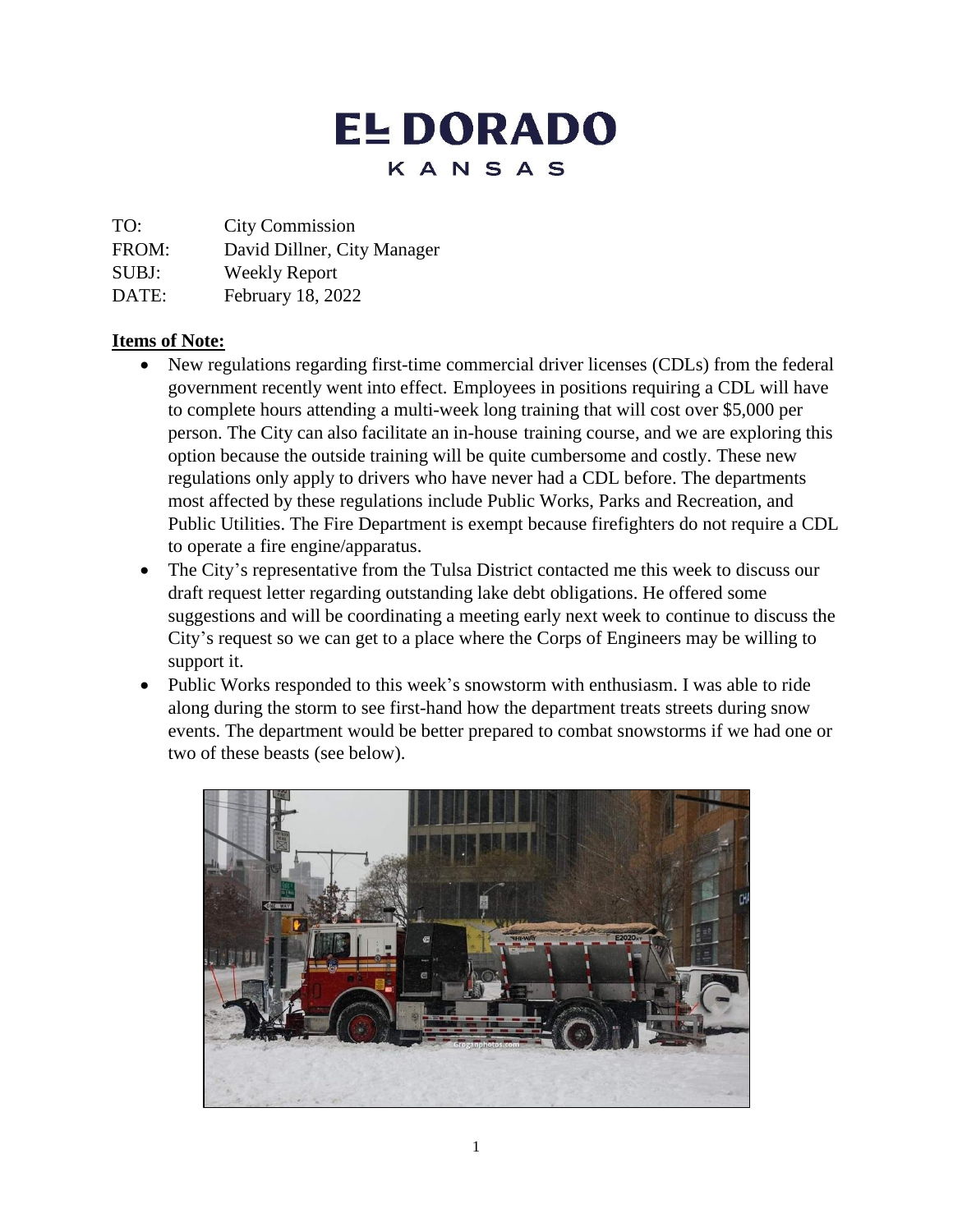- Butler County Appraiser's Office released its 2022 Real Estate Appraised Value Report. The report stated that 98% of residential structures throughout the county increased in valuation. The median increase for residential parcels was 11.6%, and 64% of parcels had a valuation increase of 10% or more. The Appraiser's Office reported that 90% of industrial and commercial properties throughout the county increased in valuation, with a median increase of 5.2%. The median increase for all property (including agricultural and new construction) in the county came to 10.6%.
- Butler County Appraiser's Office reported 224 new single-family homes in Butler County in 2021, compared to 219 in 2020. The median sell price for single-family houses in Butler County was \$202,142, compared to \$185,150 in 2020. New commercial construction activity numbered 33 in 2021, compared to 35 in 2020.



- The El Dorado Fire Department located a demo unit in New York to replace its aging Hazardous Materials Unit (HRU-1). The demo unit costs \$230,000, although there will be some additional expenses to outfit it. Butler County agreed to pay 75% of the cost of the unit per an interlocal agreement up to \$187,500 if it would be used exclusively for hazard materials response. Therefore, the City anticipates outlaying around \$57,500 to acquire the vehicle pending approvals.
- I asked Kevin Wishart to solicit feedback from the Park Advisory Board concerning the prioritization of capital projects for the park system. The board will forward its recommendations to the City Commission for review as part of the capital improvement planning process. The Park Advisory Board has not been asked to provide input on capital projects for a few years, and I thought it would be a good process to implement to provide the City Commission with feedback to inform its decision making process.
- Events Coordinator Javen Gonzalez has been working to bring Bird Scooters to El Dorado. The company provides small communities like El Dorado with eScooters for use by residents and visitors. Other similar-sized communities with scooters include McPherson, Great Bend, Emporia, Fort Scott, and Hays. Internally, there is a debate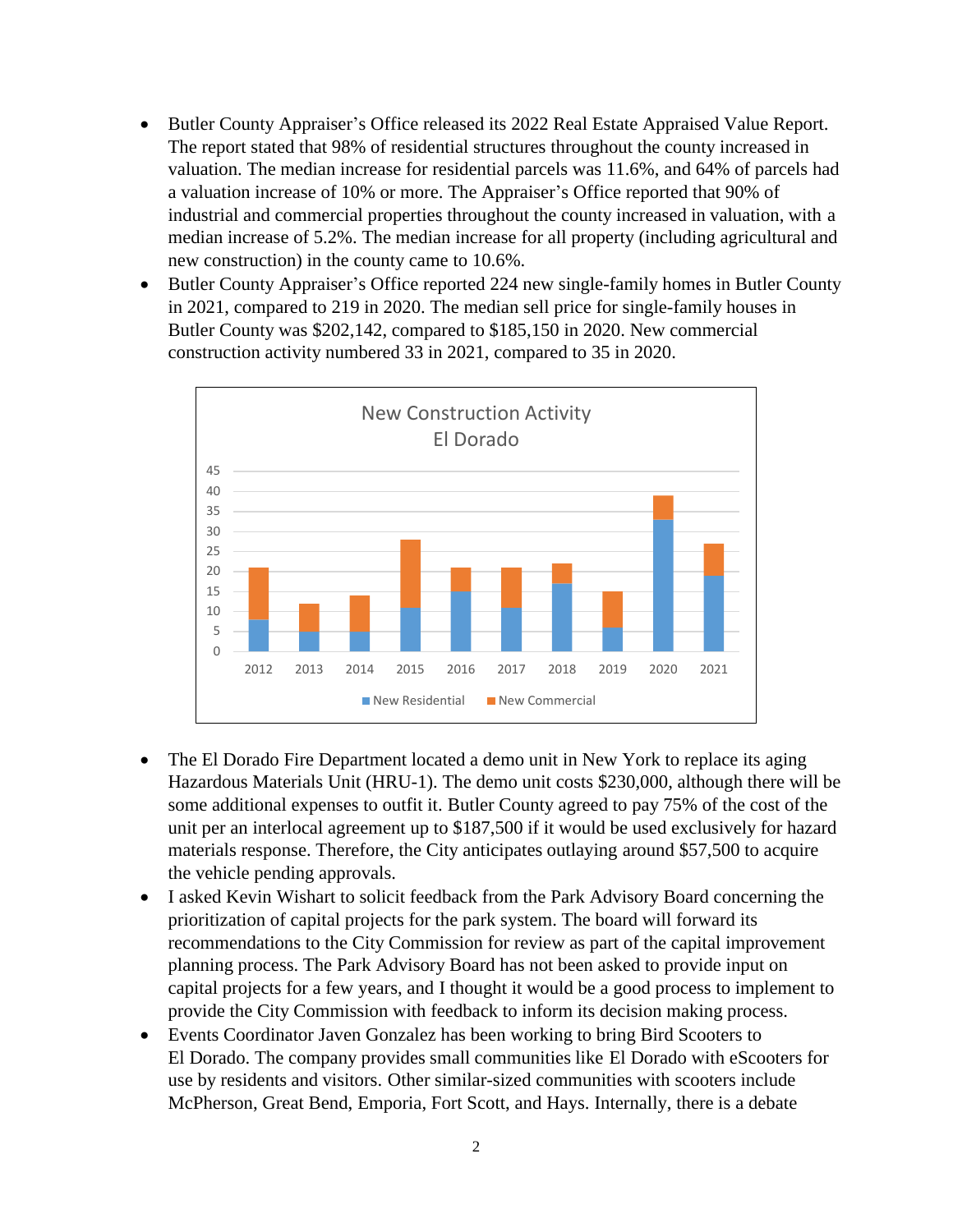about whether to allow scooters because their use downtown would place them on state highways. State law presently does not allow scooters on highways, and the Police Department would more often than not be the agency of jurisdiction to enforce the provision. Some communities, such as McPherson and Great Bend, have opted not to enforce this provision of state law to allow use of the scooters on highways that transect their downtowns. The company desires an answer from the City to determine if it needs to move forward with a plan this spring/summer. The City Commission will discuss the subject at the March 2 work session since this is a policy matter that requires input from the governing body before proceeding.

- Butler County anticipates moving forward with a sales tax question this November for its proposed events center at El Dorado Lake (former honor camp site). The County believes that a one-cent sales tax will provide sufficient revenue to pay off the project in three to four years.
- The City will need to decide how to allocate its share of the American Rescue Plan Act funds awarded last year. To aid in this effort, I recommend designating all funds as "lost revenue" per the U.S. Department of Treasury's Final Rule. The rule allows cities to designate up to \$10 million of its share of APRA funds as "lost revenue," which then allows the community to use the funds on any general governmental expense and not be limited to the parameters of the five eligible uses. The City will receive a total of \$1.9 million in ARPA funds, so we can designate all of our funds as "lost revenue."
- In addition to designating the funds as "lost revenue," I also recommend the City allocate \$137,500 to purchase radios for the Police and Fire Departments. The departments need to replace their existing radios. The City plans to pay a portion of the Fire Department's radios from proceeds from the most recent bond issue. Butler County also provided the City with several radios as well. Following this purchase, the Police and Fire Departments will begin a phased replacement of radios in seven years to avoid a large upfront expense in the future. I plan to bring a plan to the City Commission regarding the remaining ARPA funds in the coming weeks.

#### **Things to Think About:**

• **STUDY FINDS WESTERN MEGADROUGHT IS THE WORST IN 1,200 YEARS**

*Shrunk reservoirs. Depleted aquifers. Low rivers. Raging wildfires. It's no secret that the Western U.S. is in a severe drought. New research published Monday shows just how extreme the situation has become. The Western U.S. and Northern Mexico are experiencing their driest period in at least 1,200 years, according to the new study published in the journal Nature Climate Change. The last comparable – though not as severe – multi-decade megadrought occurred in the 1500s, when the West was still largely inhabited by American Indian tribes. Today, the region is home to tens of millions of people, massive agricultural centers and some of the fastest-growing cities in the U.S. — all in an area where there's less water available than there was in the past, partially due to human-caused climate change.* – Source NPR